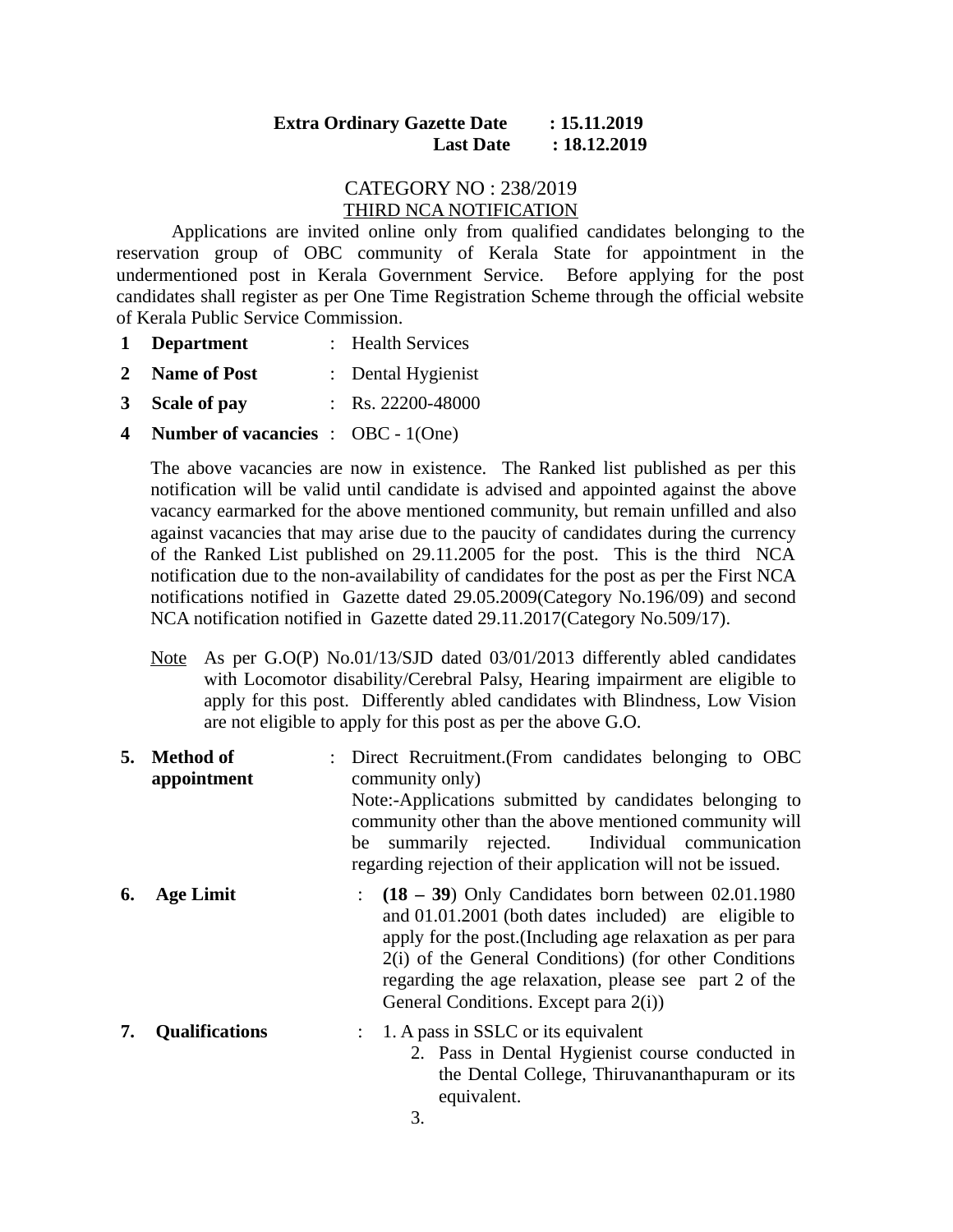## Note : 1 Rule 10 a (ii) of part II KS&SSR is applicable.

- 2 Candidates who claim equivalent qualification instead of qualification mentioned in the notification shall produce the relevant Government Order to prove the equivalency at the time of verification, then only such qualification shall be treated as equivalent to the prescribed qualification concerned.
- 3 In the case of difference in original Caste/Community claimed in the application and that entered in SSLC book, the candidate shall produce a Gazette notification in this regard, along with Non Creamy layer Certificate/ Community Certificate at the time of certificate verification.

## **8 Mode of Submitting applications**:

(a) Candidates must register as per "ONE TIME REGISTRATION" with the Official website of Kerala Public Service Commission [www.keralapsc.gov.in](http://www.keralapsc.gov.in/)before applying for the post. Candidates who have registered can apply by logging on to their profile using their User-ID and Password. Candidates must click on the '**Apply now**' button of the respective posts in the Notification Link to apply for the post. The Photograph uploaded should be taken after 31/12/2010. Name of the candidate and the date of photograph taken should be printed legibly at the bottom portion. The photograph once uploaded meeting all requirements shall be valid for 10 years from the date of uploading. There is no change in other instructions regarding the uploading of photographs. No application fee is required. Candidates shall take a printout of the application by clicking the link **Registration Card** in their profile. Candidates are responsible for the correctness of the personal information and secrecy of password. Before the final submission of the application on the profile, candidates must ensure correctness of the information in their profile. They must quote User-ID for further communication with the Commission. Application submitted is provisional and cannot be deleted or altered after submission. The applications will be summarily rejected if non compliance with the notification is found in due course of processing. Documents to prove qualification, age, community etc have to be produced as and when called for.

(b) If Written/OMR/Online Test is conducted as part of this selection, candidates shall submit a confirmation for writing the examination through their One Time Registration profile. Such candidates alone can generate and download the Admission Tickets in the last 15 days till the date of Test. The applications of candidates who do not submit confirmation within the stipulated period, will be rejected absolutely. The periods regarding the submission of confirmation and the availability of Admission Tickets will be published in the Examination Calendar itself. Information in this regard will be given to the candidates in their respective profiles and in the mobile phone number registered in it.

(c) Candidates who have AADHAAR card should add AADHAAR card as ID proof in their profile.